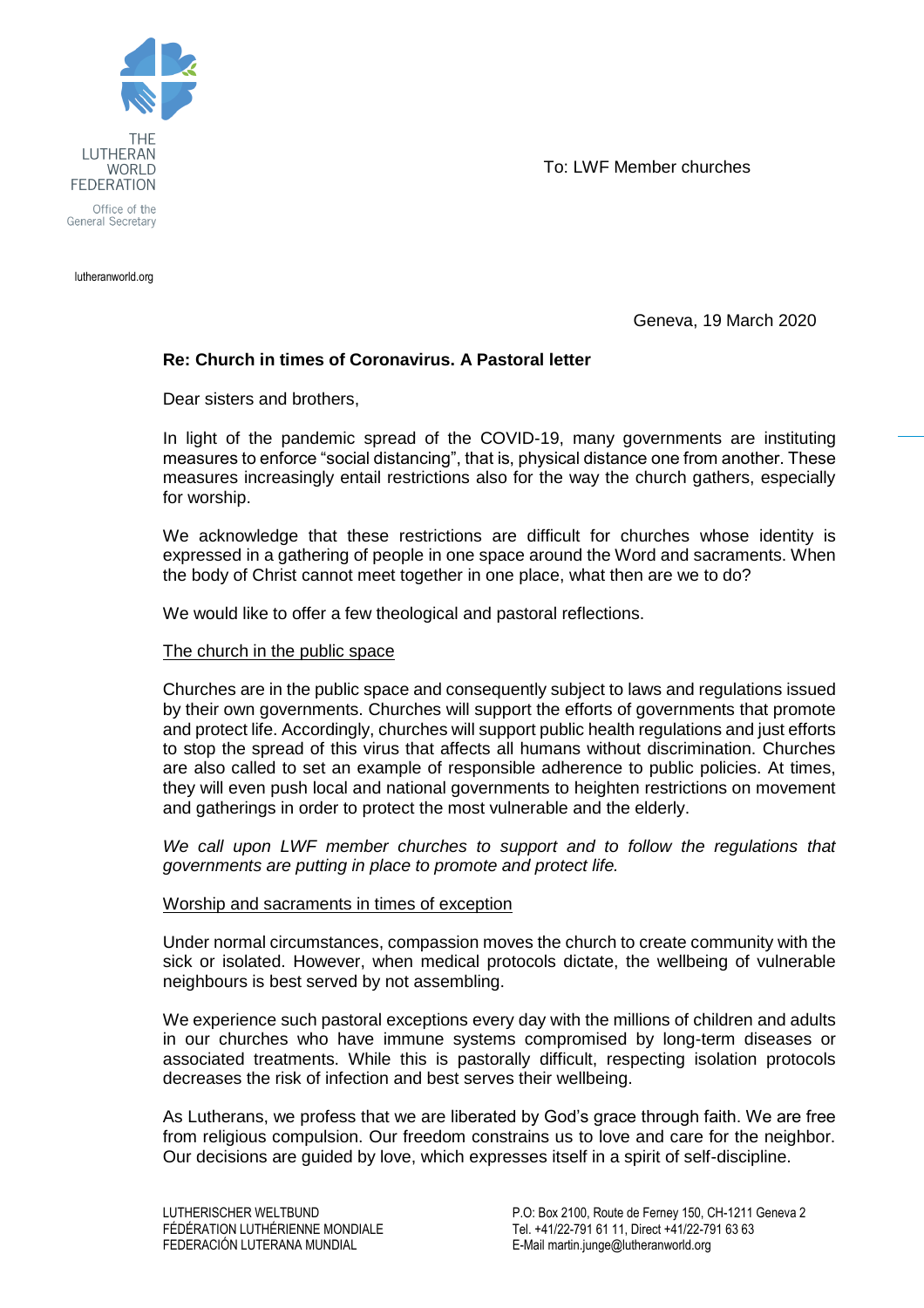In times of a global pandemic like COVID 19, therefore, not to gather in one place for worship is an expression of compassion and solidarity. It does not diminish our worship but embodies worship in a new way. It doesn't make us to be less the church, but fully the church. This is the paradox of compassion that comes with the current pandemic of COVID-19.

*We call upon LWF member churches to live into these times of exception with the ongoing trust in the means of grace and the power of the Holy Spirit who continually creates and renews the church.*

### Remaining together while physically distanced

Some churches with the technical means are gathering online, via television or radio.

In communities without these possibilities, parishes are distributing print materials for households to continue Christian education and worship at home.

In several of the LWF's regions the use of social media is prevalent. It is used to share prayers, readings, hymns, and recorded sermons. Groups are being created to remain in contact and pray together, even if not meeting physically.

In times of pandemic, when sharing the bread and wine is not available, we take comfort in remembering that the Word is a means of grace, that can be received through prayer, singing, reading and meditating on the Word, calling on God, remembering our community and our neighbours. The Holy Spirit is present when we profess God's name even if we are alone.

## In *A Simple Way to Pray* Luther wrote,

*"Never think that you are kneeling or standing alone, rather think that the whole of the Church…are standing there beside you and you are standing among them in a common, united petition which God cannot disdain…There we can find God the Creator, God the Redeemer, God the Holy Spirit, that is, God who daily sanctifies us."*

Worship is then a proactive sign of hopeful solidarity.

*In these exceptional times, we call upon you to live out the Reformation principle of "ecclesia semper reformanda" (the church in ongoing process of reforming) as you find new ways of gathering in Jesus' name and worshipping the Triune God.* 

### Support from the LWF Communion Office

As a communion of churches, united in worship, we know well what it is to be geographically distant from each other, yet closely bound to each other. That experience is a resource for all of us. Today, though physically separated, we are united by God who makes us one.

The LWF Communion Office will continue supporting with weekly prayers to be used on Sundays, both in printing and in social media. We want to invite you to use them as a source of encouragement and as a reminder of how God's call makes us one despite the distances separating us. We take courage from the words of the Apostle Paul who knew that physical distance is no obstacle, "for nothing can separate us from the love of God in Christ Jesus." Romans 8:39)